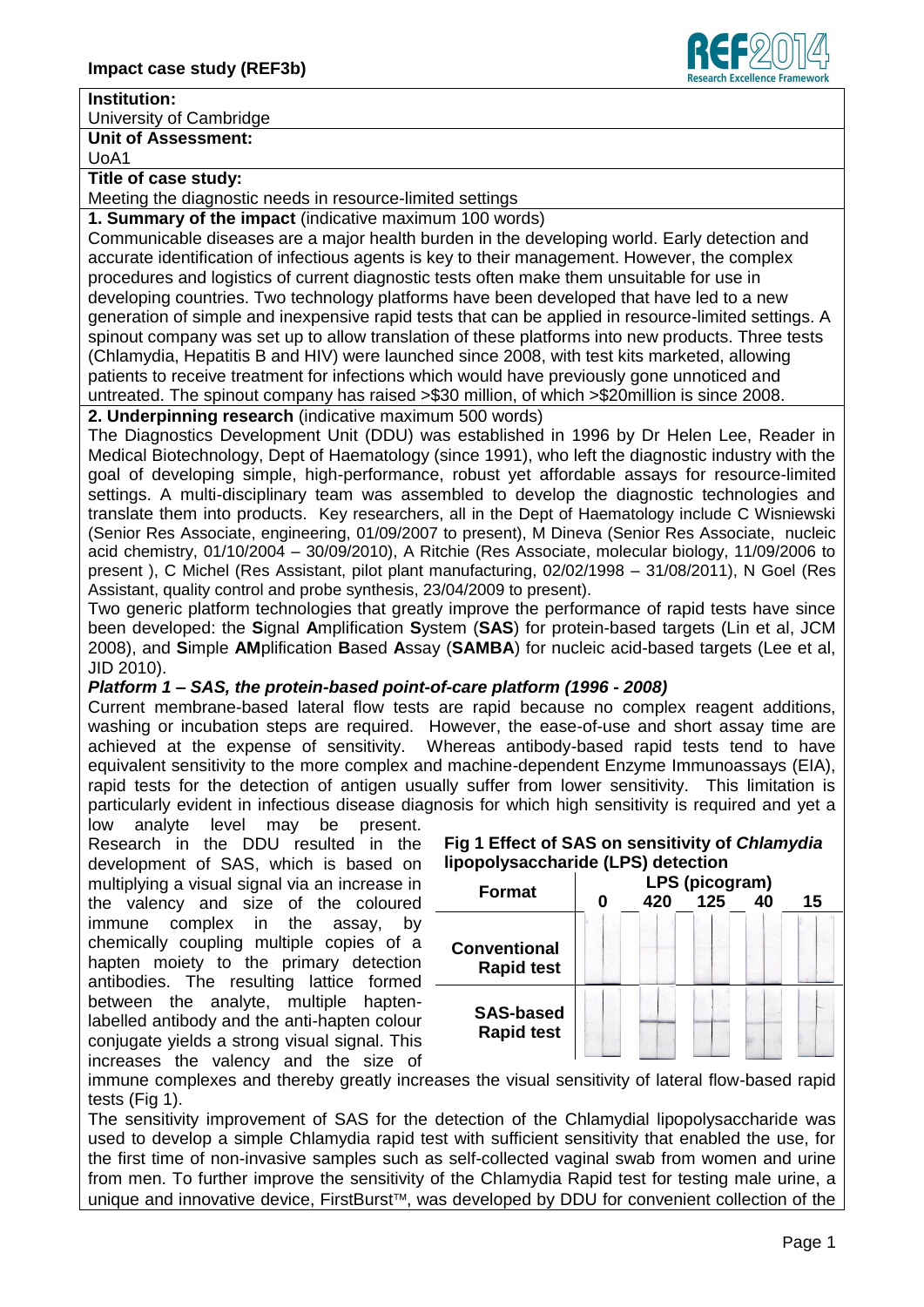#### **Impact case study (REF3b)**



initial fraction of the urine stream containing 84% of the bacterial load (Wisniewski et al, JCM 2008). SAS was also the underpinning technology that allowed the development of a hepatitis B surface antigen (HBsAg) rapid test which became the first rapid test to receive the CE mark because it was able to meet the stringent sensitivity requirement (Lin et al, JCM 2008).

*Platform 2 - SAMBA, the nucleic acid-based point-of-care platform (2002-2008)* 

Existing nucleic acid tests are expensive, complex and time-consuming, requiring sophisticated instrumentation and highly-trained personnel. Thus, even in developed countries, only a small minority of clinical laboratories are capable of performing nucleic acid amplification tests (NAT's). The lack of simple and inexpensive nucleic acid extraction methods from complex biological samples with high efficiency is an important bottleneck for the application of NAT's in resourcelimited settings. To address this critical issue, DDU developed SAMBA: a point-of-care molecular diagnostics platform (Fig 2) which uses novel chemistry to enable the visual detection of nucleic acid hybridisation at a sensitivity and specificity equal to that of complex methods, underpinned by a robust and simplified isothermal amplification process. The SAMBA sample preparation protocol takes <25 min, without requiring alcohol or chaotropic salts, and the cartridge provides ready-made



unit dose reagents (Lee et al, JID 2010). Key advantages of the SAMBA system include simplicity, low technical complexity and the use of freeze-dried reagents that are extremely stable in high temperature and high humidity, thus circumventing the need for cold chain storage or transport. This simplification of complex chemistry without the need of expensive instrumentation or highly-trained personnel is essential to moving nucleic acid testing beyond sophisticated clinical laboratories to the point-of-care environment in resource-limited settings (Wu et al, JCM 2010).

**Fig 2: Simplifying NAT with SAMBA**

- **3. References to the research** (indicative maximum of six references)
- **A. Publications**
- 1. **C.A. Wisniewski**, White JA, Michel CE, et al. [Optimal method of collection of first-void urine for](http://www.ncbi.nlm.nih.gov/pubmed/18234860)  [diagnosis of Chlamydia trachomatis infection in men.](http://www.ncbi.nlm.nih.gov/pubmed/18234860) **J. Clin. Microbiol.** 2008. 46:1466-1469.
- 2. **Y-H. Lin**, Y. Wang, A. Loua et al. Evaluation of a new sensitive HBsAg rapid test with improved sensitivity. **J. Clin. Microbiol.** 2008. 46: 3319-3324.
- 3. **H.H. Lee**, M.A. Dineva, Y.L. Chua et al. Simple amplification-based assay: a nucleic acid-based point-of-care platform for HIV-1 testing. **J Infect Dis**. 2010. 201: Suppl 1:S65-72.
- 4. **L.T. Wu**, M.D. Curran, J. Ellis, S. et al. 2010. Nucleic acid dipstick test for molecular diagnosis of pandemic H1N1. **J. Clin. Microbiol**. 2010. 48(10): 3608-3613.

**B. Intellectual properties:** Eight patents have been issued in territories including Australia, France, Germany, India, Italy Spain, UK and USA and include:

- 1. Improved capture and detection format: versatility for Dipstick Assays (PCT/GB01/03030). GB0016833.6,7 Jul 2000. **Granted: EU** Validating: FR, DE, IN, UK, USA
- 2. Signal enhancement system with multiple labeled-moieties (PCT/GB01/05325). GB0029154.2, 30 Nov 2000 **Granted: CN, FR, DE, IT, ES, UK, USA**

**C. Peer-reviewed funding:** During the period between 1<sup>st</sup> Jan 1993 and July 2013, over £17 million funding was received by DDU with selected funding listed below:

- 1. **World Health Organization**, Nucleic acid based dipstick assay for the detection of *C. trachomatis* infection from urine. Awarded Sep 1995, **\$ 315,250**
- 2. **National Institutes of Health, USA,** Nucleic acid dipstick for *Chlamydia trachomatis* detection. Awarded Jan 1996, **£ 1,356,985**
- 3. **Sentinel Biosciences, Inc.**, Discovery of new HIV related viruses in 3 West African countries. Awarded Apr 1996, **£ 1,764,138**
- 4. **Wellcome Trust Programme Grant**: Development of a rapid DNA dipstick for detection of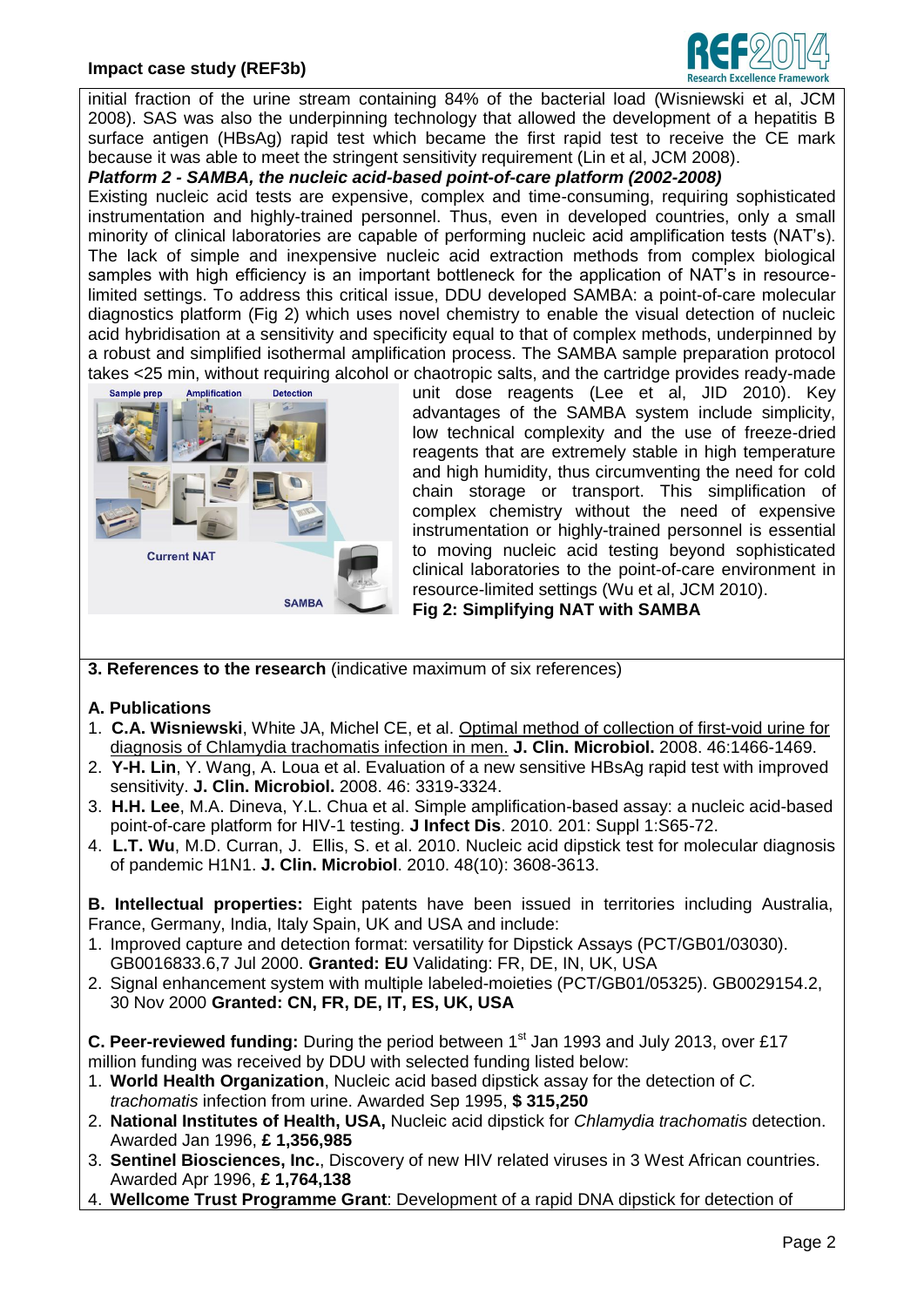

*Chlamydia trachomatis. Awarded* Mar 1997, **£ 2,224,916**

- 5. **Wellcome Trust Translation Award**: Evaluation of *Chlamydia trachomatis* infection in clinical settings. Awarded Feb 2005, **£ 1,256,963**
- 6. **Wellcome Trust Strategic Award:** Meeting the diagnostic needs of resource-poor settings: development of a simple amplification test, Awarded Jun 2007, **£ 2,885,434**
- 7. **National Institutes of Health, USA** SAMBA HIV Point-of-Care Nucleic Acid System for Resource Limited Settings. Awarded Nov 2009, **\$4,654,673**
- 8. **UK Technology Strategy Board,** Point-of-care nucleic acid-based tests for detection of *Chlamydia trachomatis* (CT) and *Neisseria gonorrhea* (NG), Awarded Oct 2010, **£841,327**
- 9. **Children's Investment Fund Foundation,** [Point of care nucleic acid test for detection of HIV](https://pfact.rsd.cam.ac.uk/pfact_live/ProjectProposalSummary.aspx?FirstTime=True&For=Edit&Id=32912)  [infections in infants.](https://pfact.rsd.cam.ac.uk/pfact_live/ProjectProposalSummary.aspx?FirstTime=True&For=Edit&Id=32912) Awarded Jul 2011, **\$4,917,586**

# **4. Details of the impact** (indicative maximum 750 words)

The two technology platforms (SAS for protein targets and SAMBA for nucleic acid targets) have been successfully commercialised by DDU's spinout company, Diagnostics for the Real World (DRW) established in 2002, with the Wellcome Trust and the University of Cambridge as corporate shareholders (Ref 1 in section 5). To meet the diagnostic needs of the developing world, the company limits its profit to 10%. In the past 10 years, the spinout company has raised >\$30 million using a diversified funding strategy (Ref 2 in section 5), of which >\$20million is since 2008 (including \$8million from NIH, \$12million from the Children's Investment Fund Foundation and £0.5million from the UK Technology Strategy Board).

Both the female and the male Chlamydia SAS-based rapid tests have undergone clinical trial in 3 UK clinics and in the Philippines (Refs 3 & 4 in section 5).). Since their launch in 2008 at the national OB-GYN conference in the Philippines, >150,000 tests have been provided to diverse geographic regions through its distribution partner (Oxoid Thermo-Fisher) and direct sales: France, Italy, the Czech Republic, Slovakia, Senegal, Madagascar, the Republic of Niger, the Ivory Coast, Morocco, Algeria, Tunisia, Kenya, Malaysia, the Seychelles, Vanuatu, Samoa, the Falkland Islands, Ghana, and St. Vincent and the Grenadines. They were used as a diagnostic tool for Chlamydia infection in symptomatic individuals as well as a screening tool in pregnant women (e.g. Samoa where Chlamydia is endemic), military personnel in the Falklands and in asymptomatic populations in general. The Chlamydia rapid test was funded by the UK Technology Strategy Board in 2012 as a tool to generate a cost effective model for 'test and treat' at the point of care vs. centralised testing in 3 UK sexual health clinics. The FirstBurst™ first void urine collection device received the 2003 Medical Futures Best Diagnostic Innovation Award and continues to be used in the DRW Chlamydia test with on-going impact in studies such the UK national survey for sexually transmitted diseases in the general population.

DRW has also launched the first CE marked HBsAg rapid test kit on the market due to its improved sensitivity and has begun its launch activities in north African countries and in France after a successful evaluation. The test generated a large number of internet-based articles during the World Hepatitis Day in 2010, including comments from Prof Baruch Blumberg, the Nobel Prize laureate for the discovery of the Hepatitis B virus and invention of the HBV vaccine: "Approval of the new Hepatitis B Rapid Test is positive news for the estimated 400 million HBV carriers worldwide. Being able to identify carriers, initiate immediate treatment of appropriate candidates, and vaccinate family members and close contacts, has the potential to greatly accelerate the programme to control HBV infection and spread. The Hepatitis B Rapid Test developed by Diagnostics for the Real World can make a significant contribution to the solution" (Ref 5 in section 5).

The first assay based on the SAMBA platform is the HIV-1 Semi-Quantitative Test for the monitoring of patients on antiretroviral therapy. Having been successfully trialled by Medecins sans Frontieres (MSF), the first batch of 4,000 tests and 10 SAMBA instruments were shipped to 3 MSF clinics in Malawi and Uganda in Q2, 2013. This is the first time a nucleic acid amplification test is implemented in a point-of-care setting. MSF has already committed to screening >30,000 patients for treatment efficacy using SAMBA. Product registration for the SAMBA HIV-1 Semi-Q Test is currently being sought in 6 other high-burden African countries (Cameroon, Kenya, Nigeria, South Africa, Zambia, Zimbabwe). Given the recent WHO recommendation to monitor all HIV infected patients at least once a year, the SAMBA HIV test will be an effective tool for the monitoring of HIV infected individuals in sub Saharan Africa (estimated to be 15 million in 2015).